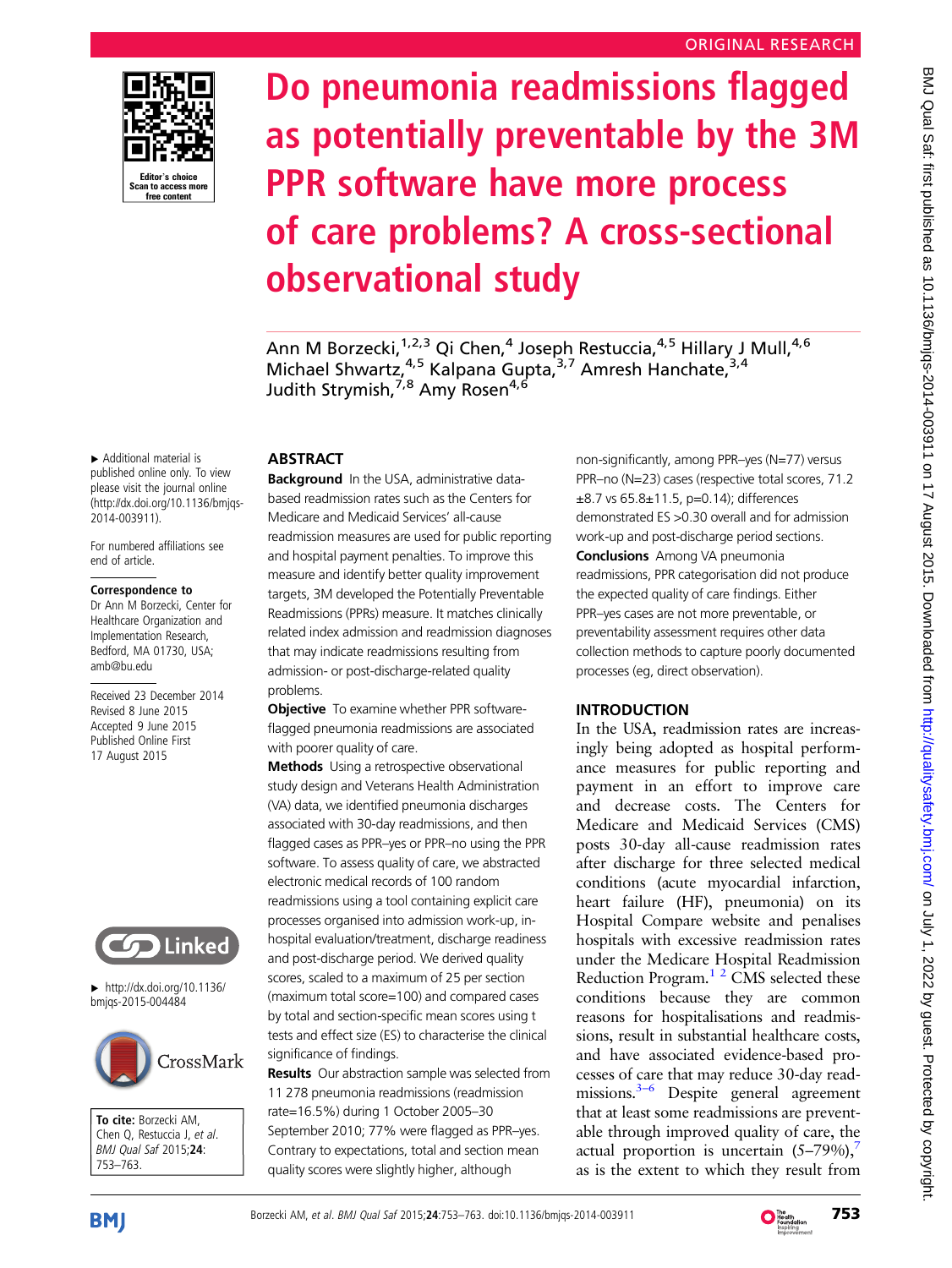patient- and community-level factors that are outside a hospital's control.

Recognising the need to identify readmissions that are more likely to be preventable and therefore better quality improvement targets, 3M Health Information Systems developed the commercially available Potentially Preventable Readmissions (PPRs) software. Like the CMS measures, the PPRs use administrative data. A PPR is defined as a readmission that is clinically related to care received during or following the prior hospitalisation within a specified time interval and that might have been prevented by appropriate care.<sup>[8](#page-9-0)</sup> Specifically, a readmission is considered potentially preventable if it might have been prevented through "provision of quality care in the initial hospitalization; adequate discharge planning; adequate post-discharge follow-up; [or] coordination between inpatient and outpatient healthcare teams."[8](#page-9-0) This definition was put into operation by clinician panels determining 'clinical relatedness' through pairing 'all patient refineddiagnosis related groups' from the index admission and subsequent readmission.<sup>[8](#page-9-0)</sup> Non-PPR readmissions are considered less likely to be preventable for reasons such as being not clinically related, or clinically related but with low preventability (eg, a patient with a bone marrow transplant readmitted with shingles after a pneumonia admission).<sup>[8](#page-9-0)</sup>

Although the degree to which such paired admissions– readmissions reflect process of care deficiencies and are therefore potentially preventable is unclear, State Medicaid programmes are increasingly adopting the PPRs for public reporting and hospital payment. $9-11$  $9-11$ A recent Medicare Payment Advisory Commission analysis lent some face validity to the PPRs, as conditionspecific PPR rates dropped slightly more than CMS allcause readmissions from 2009 to  $2011$ .<sup>[12](#page-9-0)</sup> While both CMS readmission measures and PPRs are intended for hospital-level comparisons, hospitals concerned about their rates and targeting quality improvement activities require information on preventability at the individual case level. Therefore, using the cohort of pneumonia discharges and associated all-cause readmissions identified by CMS methods, we examined whether the PPR algorithm identifies readmissions that are more likely to be preventable based on electronic medical record (EMR) review. Because software-flagged PPR cases are considered more preventable than unflagged cases, we hypothesised that they would demonstrate more processes of care failures. The Veterans Health Administration's (VA's) comprehensive highly integrated national EMR system, containing both inpatient and outpatient information, enables us to assess an extensive range of processes and include the post-discharge/outpatient setting.<sup>[13](#page-9-0)</sup>

## METHODS

#### Study design

This was a cross-sectional retrospective observational study using VA administrative and EMR data from

1 October 2005 to 30 September 2010. We obtained relevant institutional review board approvals.

#### Data sources

We obtained inpatient information (demographics, ICD-9-CM coded diagnoses and procedures and discharge status) and outpatient encounter diagnoses from the VA's National Patient Care Database and dates of death from VA vital status files.<sup>[14](#page-9-0)</sup> We accessed VA EMR data using VistaWeb.<sup>[15](#page-9-0)</sup> We also used CMS MedPar files for selected sensitivity analyses.

#### Study sample

Since we were interested in how the PPR measure potentially improves upon the CMS all-cause pneumonia readmission measure, we used CMS methods, as described in previous work, to identify all VA acute index discharges with a principal diagnosis of pneumonia during FY07 through FY10 associated with a VA readmission within  $30$  days.<sup>4</sup> <sup>16</sup> Although the PPR measure also excludes certain admissions as ineligible because they require "follow-up care that is intrinsically clinically complex and …preventability is difficult to assess" (eg, admissions for 'major or metastatic malignancy'), $8$  we retained these PPR-ineligible cases to be consistent with CMS methods, which include these cases. For similar reasons and to simplify EMR abstraction, we used CMS methods to identify index admissions associated with a single readmission, defined as the first VA acute-care hospitalisation occurring within the 30-day post-index discharge period.<sup>4 8</sup> Of 68 158 index discharges, 11 278 (16.5%) were readmitted.

We next applied the 3M PPR software (V.28.0) to flag readmissions as a PPR (yes/no; the software also identifies ineligible cases, which we included with the PPR–no cases). We randomly selected 600 index discharge–readmission pairs for potential EMR abstraction. Our goal was to fully review 100 pairs. (We expected to exclude cases intended as CMS exclusions that were not captured by the administrative data and that might make attributing a readmission to the care associated with the index hospitalisation and/or postdischarge period harder, such as having a transfer out to a non-VA hospital. We also excluded planned readmissions, consistent with both PPR and CMS methods).[4 8](#page-9-0) Assuming a SD of 10 for the 0–100 quality score (described below) and a 0.05 significance level, a sample size of 100 gave us approximately 90% power to detect a half SD difference in quality scores between PPR–yes and PPR–no cases. This represents a medium effect size (ES) and, is a threshold widely used to discriminate change.<sup>17</sup> <sup>18</sup> (See [figure 1](#page-2-0) for further study sample details).

#### Development of explicit process criteria representing pneumonia standard of care

[Figure 2](#page-3-0) shows the steps involved in developing pneumonia process of care criteria. We first identified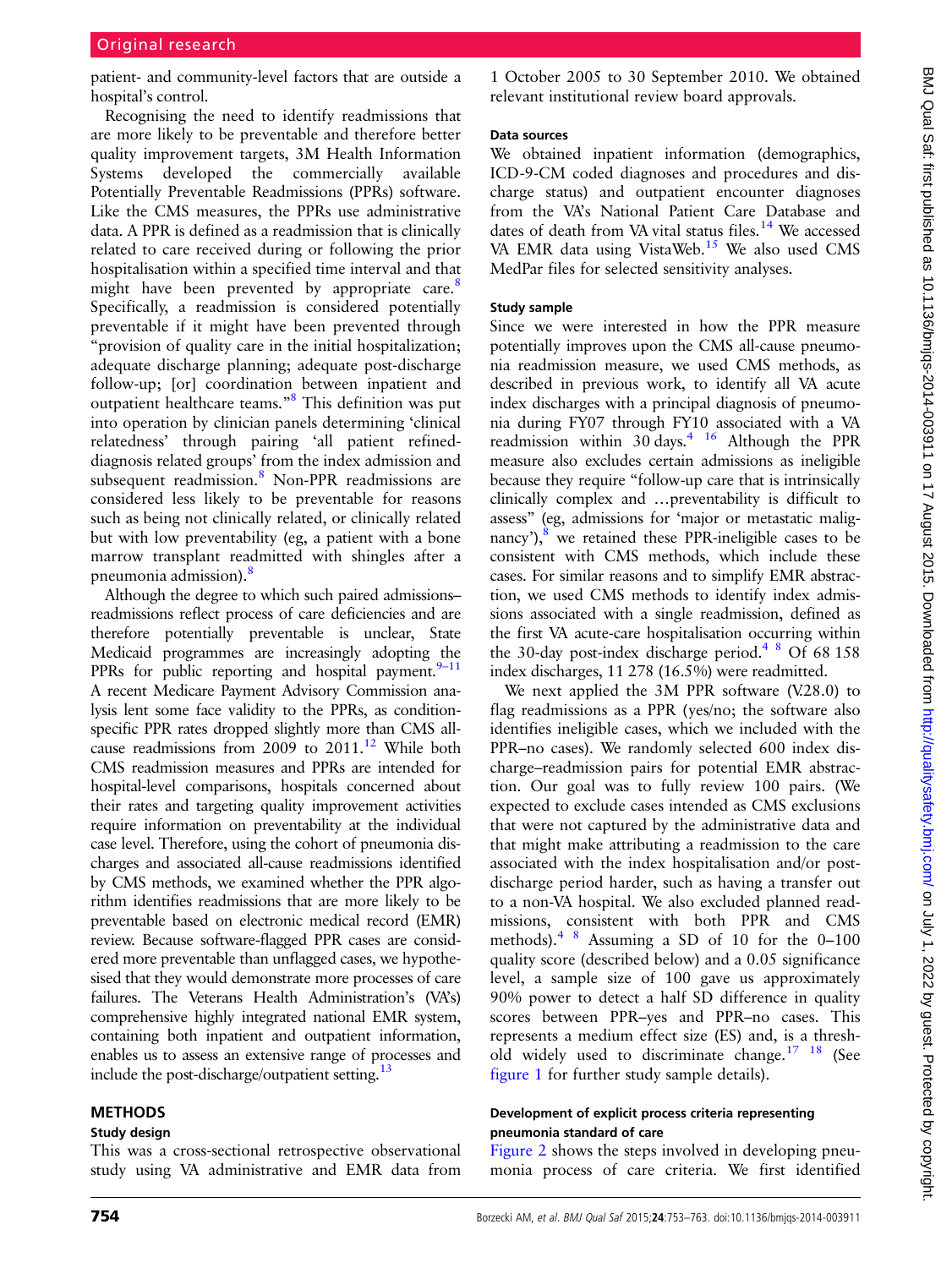<span id="page-2-0"></span>

Figure 1 Study Sample. \*This cut-off date, 45 days before the last day of FY2010, accounted for the 30-day span from discharge to potential readmission, plus the readmission's length of stay (95% of all hospitalisations had a length of stay <15 days). Our final sample of 100 cases represented 58 of the 124 Veterans Health Administration's (VA) acute care hospitals. The median number of cases per hospital in our abstraction sample was 1, IQR 1–3, range 1–5.

candidate criteria representing the standard of pneumonia care through an extensive literature review, including studies on pneumonia readmissions, pneumonia quality of care, and generic studies on readmission preventability (see online supplementary appendix 1), plus national pneumonia clinical practice guidelines and process measures.<sup>[1](#page-8-0)</sup>  $19-21$  $19-21$  Clinical co-investigators helped to modify the list, yielding 97 criteria. According to previous studies, we grouped criteria into four sections: (A) admission work-up; (B) in-hospital evaluation and treatment; (C) discharge readiness (clinical stability at discharge) and planning; and (D) post-discharge period. $^{22}$   $^{23}$ 

We then refined criteria using a consensus panel model based on the RAND/UCLA appropriateness method. $24$  We assembled an expert panel of four internists, three pulmonologists, and three infectious disease specialists. Using an online survey, panellists rated individual items on the extent to which they believed they represented the standard of pneumonia care using a seven-point scale (1=strongly disagree, 7=strongly agree). Panellists could also propose additional items or wording changes to existing items.

In line with standard RAND/UCLA appropriateness methods, we conducted two rating rounds, collating results after each round. We assessed disagreement/ uncertainty based on median panellist score: <6.0 represented lack of agreement with the item, eligible for modification/re-rating; median  $\geq 6.0$  and no rating <5 represented strong agreement with the item. We kept items meeting this latter criterion without further discussion or rating. After round 1, we discussed items with disagreement/uncertainty via teleconference. Panellists then re-rated items for which there was a previous lack of agreement (n=48) and rated any added or modified items (n=5). After this process, we kept 92 items, those with strong agreement plus those with a median score  $\geq 6.0$  and only one rating  $<$ 5.

#### Abstraction tool development/medical record abstraction

We incorporated clinical items into an abstraction tool if they could be converted to 'if/then' statements to assess quality of care (see online supplementary Appendix 2a for if/then statement examples). The tool also included case ascertainment items (ie, the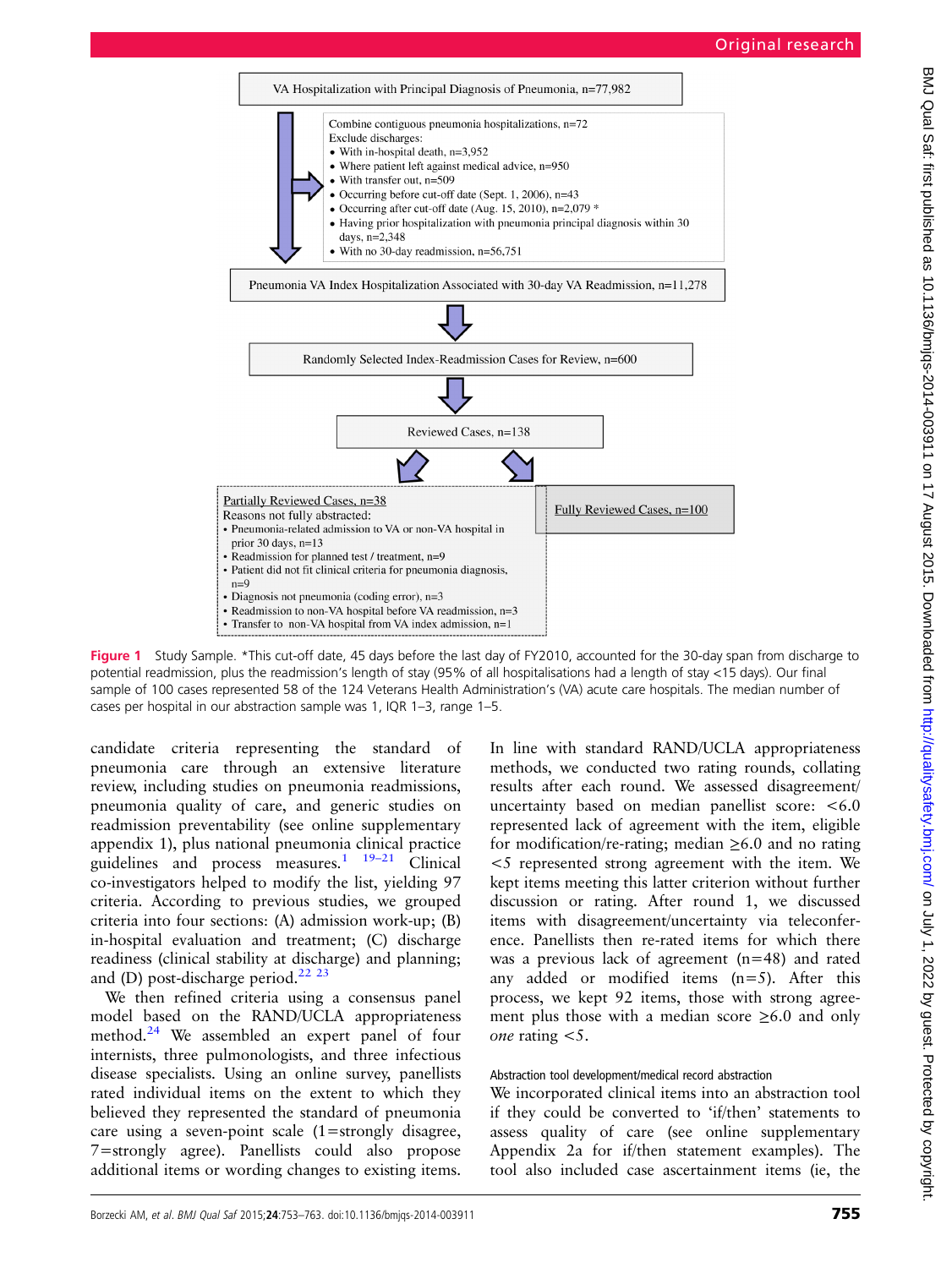<span id="page-3-0"></span>

Figure 2 Development of explicit pneumonia process of care criteria. \*We also abstracted electronic medical record information in order to ascertain the diagnosis of pneumonia, as well as information on risk factors and severity of illness. These were not included in list of process of care criteria that made up the quality-of-care score.

case had to fit a clinical definition of pneumonia that included a new chest X-ray infiltrate),  $25$  and selected items contained in the Pneumonia Severity Index score.<sup>[26](#page-9-0)</sup>

Two trained nurse-abstractors reviewed the EMRs. After piloting the tool on five records, we dropped items that were present in all cases (eg, having a white blood cell count performed on admission), present in very few cases (eg, functional status documentation), difficult to use as a quality criterion (eg, the discharge summary documented recommendations for medication changes—this would require assessing whether any medication changes or lack thereof were appropriate), or time consuming to abstract/of low reliability (eg, "If a medication for a comorbidity was changed within 24 h of discharge, then post-discharge follow-up was arranged within 7 days." We frequently found discrepancies in documentation of admission medications or in-hospital changes depending on the source reviewed making this time consuming to assess and of low inter-rater reliability). We also dropped several items pertaining to admission history documentation (unless they were relevant to appropriate antibiotic choice) since prior work showed no association between admission documentation and readmissions.<sup>[22](#page-9-0)</sup> This yielded 46 criteria (figure 2 shows the number of items in each

section).We assessed nurse-abstractors' inter-rater reliability on 20 complete records, achieving 98% observed agreement across all questions. See online supplementary appendices 2b and 5 for the final criteria and abstraction tool, respectively. (The discharge readiness/planning and post-discharge sections contained both generic and pneumoniaspecific items.)

Nurses sequentially reviewed 138 of the 600 randomly chosen cases to obtain 100 fully abstracted cases. The most common reason for exclusion from full abstraction was that the patient had had a pneumonia-related admission to a non-VA hospital in the previous 30 days  $(n=13)$  (see [figure 1](#page-2-0)). Clinician co-investigators (KG, JS) assisted the lead clinical investigator (AMB) in assessing antibiotic choice and dosage appropriateness from abstracted data.

#### Analyses

We compared fully abstracted cases with all VA pneumonia discharges with a 30-day readmission by demographics and selected Elixhauser comorbidities (using outpatient and inpatient diagnostic codes from administrative data from 12 months before the index plus the index admission), length of stay, and time to readmission.[27](#page-9-0) We also compared PPR–yes with PPR– no cases for these same variables, plus selected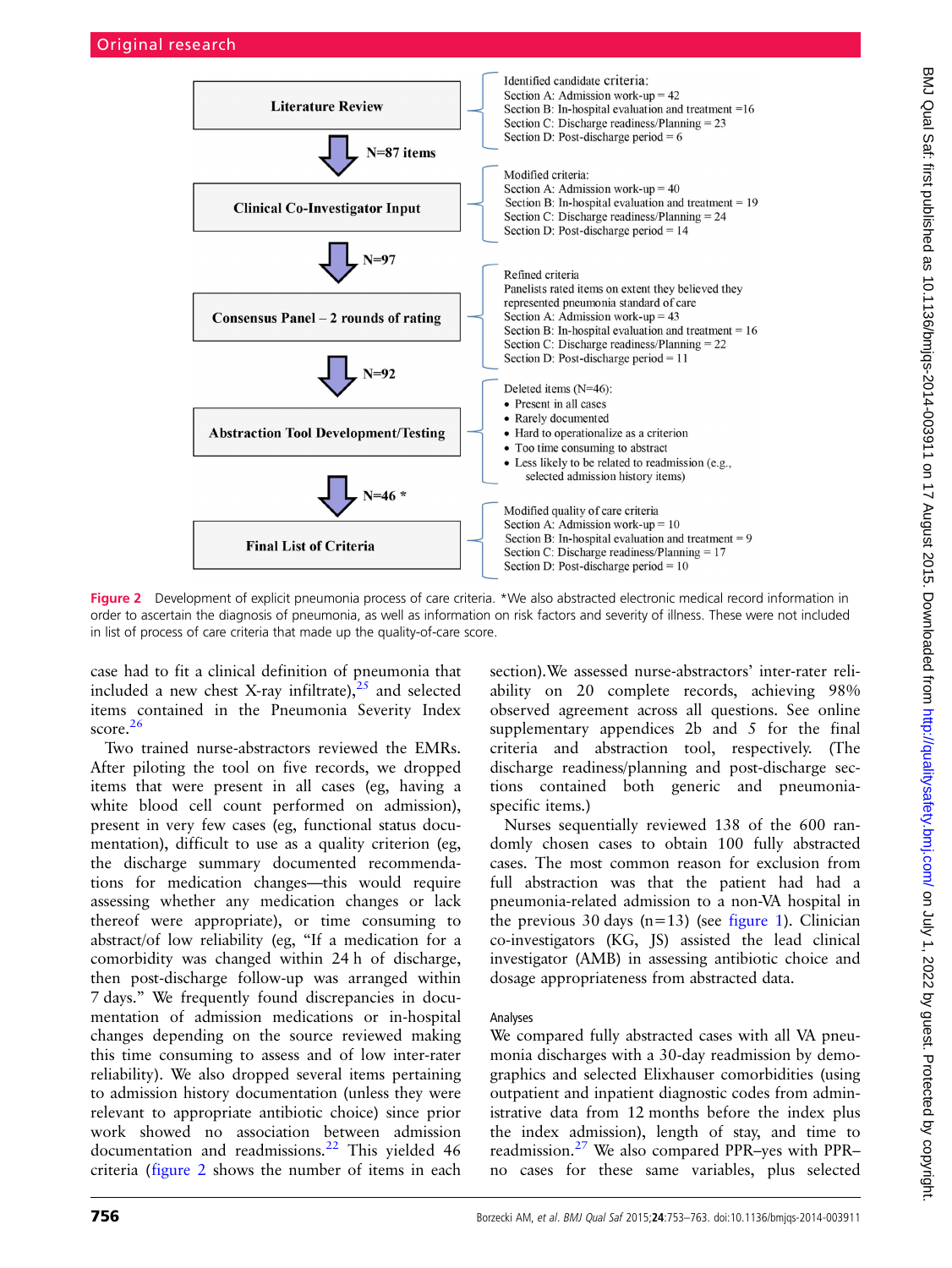BMJ Qual Saf: first published as 10.1136/bmjqs-2014-003911 on 17 August 2015. Downloaded from http://qualitysafety.bmj.com/ on July 1, 2022 by guest. Protected by copyright BMJ Qual Sat: first published as 10.1136/bmjqs-2014-003911 on 17 August 2015. Downloaded from <http://qualitysafety.bmj.com/> on July 1, 2022 by guest. Protected by copyright

EMR-abstracted comorbidities. We used parametric and non-parametric tests as appropriate.

### Baseline analyses

We compared PPR–yes and PPR–no cases by mean quality scores as follows: (1) we scaled scores, based on achievement of specified items (yes/no), to a maximum of 25 per section and summed scores across sections (maximum obtainable quality score=100; 'equal section weights'); (2) we weighted individual items equally (regardless of section) and scaled total scores out of 100 (ie, total score=(number of items achieved/ 46 items) $\times$ 100; 'equal item weights'). Higher scores indicate achievement of more process of care items and therefore higher quality.

## Sensitivity analyses

We conducted several sensitivity analyses. (1) We weighted items using the mean panel rating of the item then re-ran quality score methods 1 and 2 above. (2) We re-examined baseline results by modifying the original items either with respect to the numerator or denominator specification or dropping items with low achievement rates. For example, for one item, "the patient is ready for discharge if the white blood cell count closest to discharge is stable or falling compared with the admission value," we modified the numerator to give a pass to cases only if the decrease was  $\geq$ 20%. (3) Because 51% of all VA patients and 93% of those aged ≥65 are VA and Medicare dually enrolled, $28$  using CMS MedPar files, we examined the frequency of post-discharge Medicare use by PPR status among our abstracted sample and determined its potential impact on findings.

To further examine the association between the quality score and PPR status, we ran a multivariate logistic regression model predicting PPR status, including the overall 'equal section weights' score, adjusting for age, race, gender, and number of comorbidities.<sup>[27](#page-9-0)</sup> We repeated this using the 'equal item weights' score and individual section scores. We also repeated these logistic analyses excluding PPR–no cases ineligible for a PPR (n=8) (see online supplementary appendix 3, which shows PPR reasons among abstracted cases).

Lastly, to lend further construct validity to our methods, we examined quality score and time to readmission associations; we hypothesised that patients experiencing more quality of care problems would be readmitted sooner. For the full abstraction sample, we generated descriptive statistics of consecutive time-to-readmission intervals (0–3, 4–7, 8–14, 15–30 days) by quality score using equal section weights, then examined quality score and readmission time associations using a simple correlation, plus linear regression adjusting for age, gender, race, and number of comorbidities. We also re-examined PPR– yes vs PPR–no quality scores using 7- and 14-day readmission windows. We performed these analyses

using (1) total quality score based on equal section weights; (2) section scores (scaled out of 25); and (3) total score without section D, since one would expect more opportunities to fulfil section D criteria the further from index discharge.

We compared PPR–yes and PPR–no group scores using t tests, and calculated ES, which is independent of sample size, for selected results to characterise the clinical significance of findings<sup>[18](#page-9-0)</sup> (Cohen defines an ES of 0.2, 0.5, and 0.8 as small, medium, and large, respectively). For multivariate logistic analyses, we examined ORs and 95% CIs.

# RESULTS

Of the fully abstracted cases, 77% were flagged as PPR–yes, versus 72% of all pneumonia readmissions (and 77% of the potential abstraction sample of 600). [Table 1](#page-5-0) shows all pneumonia discharges with a readmission versus fully abstracted cases. There were no significant differences between these groups and no obviously associated trends despite some relatively minor comorbidity prevalence differences. For fully abstracted cases, [table 1](#page-5-0) shows PPR–yes and PPR–no characteristics. Again, no differences were significant. However, there was a trend towards more comorbidities such as chronic lung disease, HF, and liver disease, among PPR–yes cases; as expected by our methodology, PPR–no cases were more likely to have cancer. PPR–yes cases were also more likely to require intensive care unit admissions or be nursing home residents. Comorbidity differences using administrative data were also non-significant (data not shown for individual comorbidities).

PPR–yes cases had higher achievement rates than PPR–no cases on 28 of 46 process criteria, although criterion differences were not significant. Total baseline scores were slightly higher using the equal item weight method than the equal section weight method  $(70.4 \pm 8.7 \text{ vs } 64.8 \pm 12.0)$  primarily because section D scores were low and contained only 22% of items. By both methods, scores were slightly higher among PPR–yes versus PPR–no cases, although differences were non-significant; however, ES were midway between small and medium for total score by both methods (>0.30) and for sections A (admission workup) and D (0.30 and 0.40, respectively) (see [table 2\)](#page-6-0).

Sensitivity analyses: panel weights: We obtained similar results when weighting items using panel weights. Scores were slightly higher for all sections except section D, as were total scores, again with a nonsignificant trend towards higher scores among PPR–yes cases and slightly larger ES  $(\geq 0.40)$  (see [table 2](#page-6-0)).

Individual item numerator/denominator modifications or deletion if low achievement rates: No item modifications or deletions had any meaningful effect on findings (data not shown; available from authors).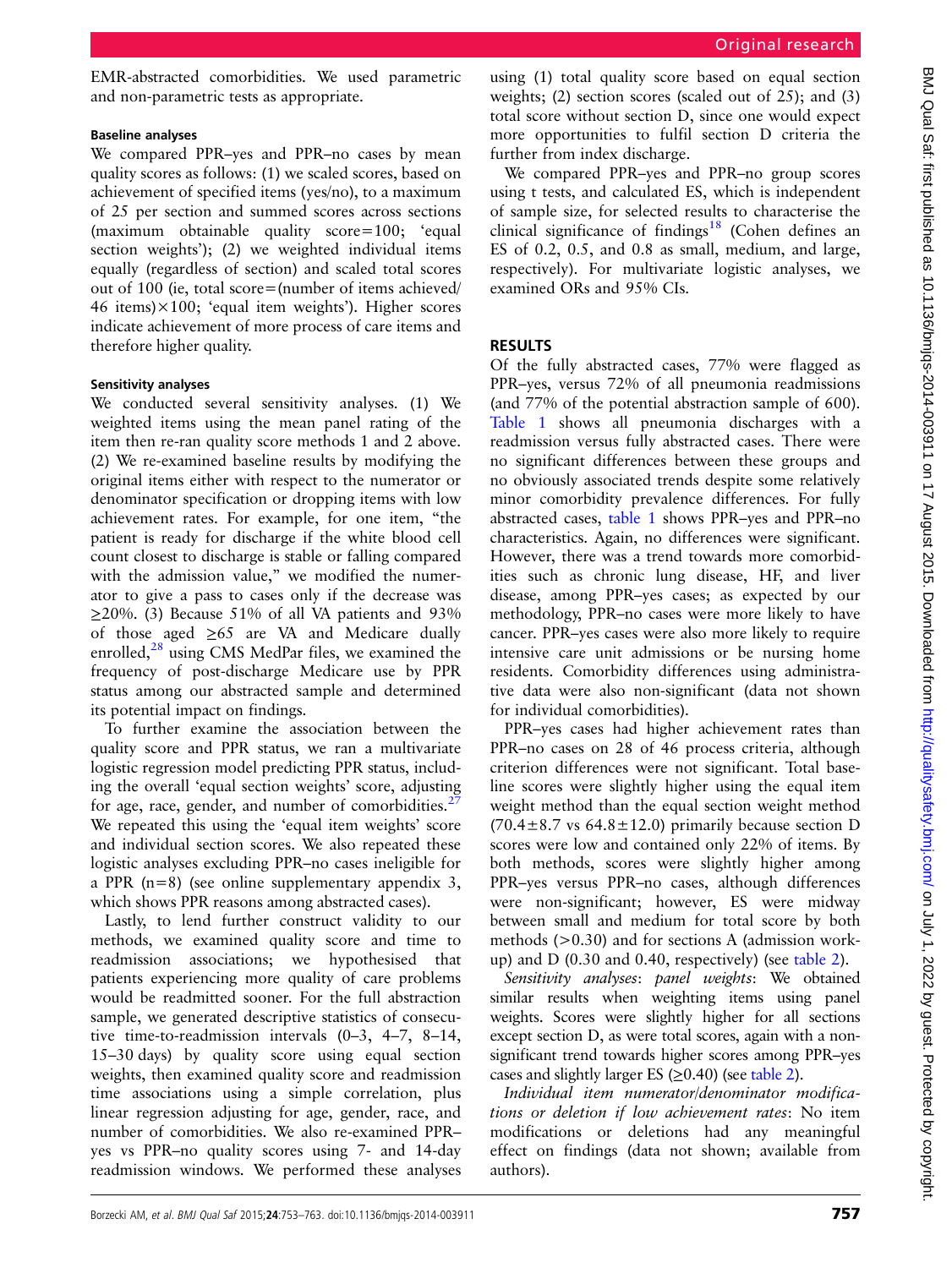#### <span id="page-5-0"></span>Table 1 Characteristics of all pneumonia discharges with a readmission and abstracted sample<sup>\*</sup>

|                                                        | All pneumonia discharges with a readmission (n=11 278) | <b>PPR</b> status-fully<br>abstracted cases<br>$(n=100)$ |              |             |
|--------------------------------------------------------|--------------------------------------------------------|----------------------------------------------------------|--------------|-------------|
| <b>Variable</b>                                        | Not fully abstracted (n=11 178)                        | Fully abstracted (n=100)                                 | Yes $(n=77)$ | No $(n=23)$ |
| Age, mean (SD)+                                        | 71.0 (12.2)                                            | 71.1(13.1)                                               | 73.0 (12.2)  | 67.0 (15.2) |
| Sex, male, n (%)                                       | 10 950 (98.0)                                          | 96 (96.0)                                                | 75 (97.4)    | 21 (91.3)   |
| Race, n (%)#                                           |                                                        |                                                          |              |             |
| White                                                  | $\overline{\phantom{0}}$                               | $\overline{\phantom{0}}$                                 | 56 (72.7)    | 14 (60.9)   |
| <b>Black</b>                                           |                                                        |                                                          | 10(13.0)     | 6(26.1)     |
| Hispanic                                               |                                                        |                                                          | 5(6.5)       | 2(8.7)      |
| Other                                                  |                                                        |                                                          | 6(7.8)       | 1(4.3)      |
| Length of stay, days, median (25th, 75th centile)      | 5(3, 8)                                                | 5(3, 9.5)                                                | 5(3, 10)     | 5(4, 8)     |
| Time to readmission, days, median (25th, 75th centile) | 12 (5, 20)                                             | 9.5 (4.5, 19)                                            | 9(4, 19)     | 12 (6, 16)  |
| Severity of illness, n (%)§                            |                                                        |                                                          |              |             |
| 1-Minor                                                | 611 (5.5)                                              | 2(2)                                                     | 2(2.6)       | 0(0)        |
| 2-Moderate                                             | 4665 (41.7)                                            | 47 (47.0)                                                | 36 (46.8)    | 11(47.8)    |
| 3-Major                                                | 4867 (43.5)                                            | 41 (41.0)                                                | 30 (39.0)    | 11(47.8)    |
| 4-Extreme                                              | 1034 (9.3)                                             | 10(10)                                                   | 9(11.7)      | 1(4.4)      |
| Number of Elixhauser comorbidities, mean (SD)¶         | 5.9(2.5)                                               | 5.8(2.4)                                                 | 6.0(2.5)     | 5.1(2.1)    |
| Selected Elixhauser comorbidities, n, %¶               |                                                        |                                                          |              |             |
| Heart failure                                          | 3901 (34.9)                                            | 34 (34.0)                                                |              |             |
| Chronic pulmonary disease                              | 6874 (61.5)                                            | 69 (69.0)                                                |              |             |
| Metastatic cancer                                      | 858 (7.7)                                              | 3(3.0)                                                   |              |             |
| Solid tumour without metastasist                       | 3022 (27.0)                                            | 19 (19.0)                                                |              |             |
| Liver disease                                          | 828 (7.4)                                              | 8(8.0)                                                   |              |             |
| Renal failure                                          | 3105 (27.8)                                            | 31 (31.0)                                                |              |             |
| Psychoses                                              | 2152 (19.3)                                            | 23 (23.0)                                                |              |             |
| Depression                                             | 2929 (26.2)                                            | 24 (24.0)                                                |              |             |
| Selected EMR-abstracted comorbidities, n (%)**         |                                                        |                                                          |              |             |
| Chronic lung disease                                   |                                                        |                                                          | 53 (68.8)    | 13 (56.5)   |
| COPD <sub>†</sub>                                      |                                                        |                                                          | 46 (59.7)    | 11(47.8)    |
| Cancer                                                 |                                                        |                                                          | 6(7.8)       | 3(13.0)     |
| Liver disease                                          |                                                        |                                                          | 5(21.7)      | 4(17.4)     |
| Heart failure                                          |                                                        |                                                          | 23 (29.9)    | 3(13.0)     |
| Stroke                                                 |                                                        |                                                          | 10(13.0)     | 2(8.7)      |
| Chronic kidney disease                                 |                                                        |                                                          | 19 (24.7)    | 7(30.4)     |
| Receiving home oxygent                                 |                                                        |                                                          | 20 (26.0)    | 2(8.7)      |
| Intensive care unit admission, n (%)                   |                                                        |                                                          | 15 (19.5)    | 2(8.7)      |
| Nursing home patient, n (%)                            |                                                        |                                                          | 14 (18.2)    | 2(8.7)      |

\*No significant differences (ie, no p<0.05) between groups (not fully abstracted pneumonia readmissions vs abstracted cases and PPR–yes vs PPR–no cases).

†Indicates differences with p values between 0.05 and 0.10. For age, this only applies to the PPR–yes vs PPR–no comparison. All other p values were >0.10.

‡Our administrative dataset did not contain race.

§This is derived from the APR-DRGs which classify patients according to their reason for admission and severity of illness. Severity of illness level is APR-DRG-specific and takes into account the patient's age, principal diagnosis, secondary diagnoses and procedures from the index admission.<sup>28</sup> ¶Consists of 29 Elixhauser comorbidities obtained from administrative data (both inpatient and outpatient) from year before admission up to and including the index admission.<sup>2</sup>

\*\*Comorbidities obtained from EMR.

††COPD; subset of chronic lung disease.

APR-DRGs, all patient refined-diagnosis related groups; COPD, chronic obstructive pulmonary; EMR, electronic medical record; PPR, Potentially Preventable Readmission.

Potential Medicare use impact: Of the sample, 16% had Medicare outpatient claims between index discharge and readmission, representing  $17\%$  (n=13) of PPR–yes and 13% ( $n=3$ ) of PPR–no cases ( $p=1.0$ ). Recalculating results after removing either section D or cases with non-VA post-discharge care did not alter the findings.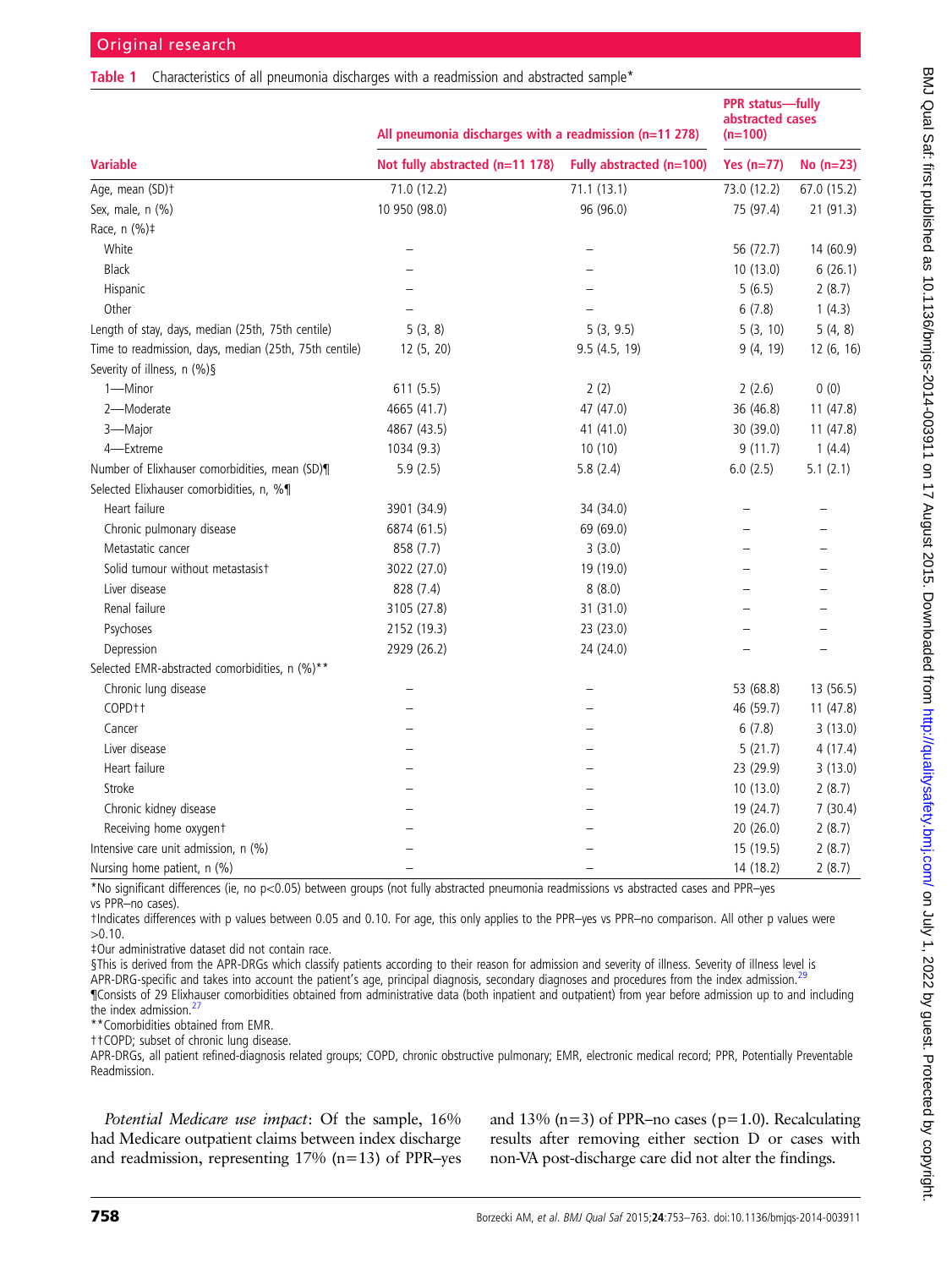#### <span id="page-6-0"></span>Table 2 Quality scores

| <b>Variable</b>                   | <b>Fully abstracted</b><br>sample $(n=100)$ |                  | PPR-no $(n=23)$ | p Value | <b>Effect size</b> |
|-----------------------------------|---------------------------------------------|------------------|-----------------|---------|--------------------|
|                                   |                                             | PPR-yes $(n=77)$ |                 |         |                    |
| Baseline analysis                 |                                             |                  |                 |         |                    |
| Section A                         | 19.6(3.1)                                   | 19.8(2.9)        | 18.8(3.6)       | 0.15    | 0.32               |
| Section B                         | 18.0(6.1)                                   | 18.0(6.0)        | 17.9(6.5)       | 0.94    | 0.02               |
| Section C                         | 20.2(2.1)                                   | 20.2(2.2)        | 20.2(1.9)       | 0.94    | 0.02               |
| Section D                         | 7.0(8.0)                                    | 7.7(8.1)         | 4.7(7.3)        | 0.11    | 0.39               |
| Total score: equal section weight | 64.8 (12.0)                                 | 65.8 (11.5)      | 61.6(13.3)      | 0.14    | 0.34               |
| Total score: equal item weight    | 70.4(8.7)                                   | 71.2(8.7)        | 67.9(8.7)       | 0.11    | 0.38               |
| Panel weight analysis             |                                             |                  |                 |         |                    |
| Section A                         | 21.9(2.9)                                   | 22.1(2.8)        | 21.2(3.3)       | 0.21    | 0.29               |
| Section B                         | 19.3(6.2)                                   | 19.6(6.1)        | 18.5(6.4)       | 0.47    | 0.17               |
| Section C                         | 19.5(2.6)                                   | 19.5(2.6)        | 19.4(2.4)       | 0.90    | 0.03               |
| Section D                         | 6.8(8.0)                                    | 7.5(8.1)         | 4.4(7.3)        | 0.11    | 0.39               |
| Total score: equal section weight | 67.5 (12.3)                                 | 68.7 (11.6)      | 63.6 (13.9)     | 0.08    | 0.40               |
| Total score: equal item weight    | 74.9 (8.8)                                  | 75.7 (8.7)       | 72.1(8.7)       | 0.09    | 0.41               |

Results are shown as mean (SD).

Section A=admission work-up; section B=in-hospital evaluation and treatment; section C=discharge readiness/discharge planning; section D=post-discharge period.

Equal section weight method—totals of items within each section scaled to maximum score of 25 and summed to a maximum of 100. Equal item weight—total of all items scaled to a maximum of 100.

PPR, Potentially Preventable Readmission.

Quality scores as PPR status predictors: Logistic models adjusted for demographics and comorbidities showed no significant association between quality score and PPR status (all CIs included 1.0) (see table 3). Exclusion of PPR–ineligibles from PPR–no cases did not affect these results (see online supplementary appendix 4 and table 3s).

For the full sample, quality scores were higher the longer the time to readmission. This trend was most apparent for section D, but held even when section D was removed and was significant by correlations and multivariate regression modelling (see online supplementary appendix 4 and table 1s). Equal section weight quality scores by PPR-status comparisons using 7- or 14-day readmission windows were similar to

Table 3 Association of quality score and PPR status (PPR–yes vs PPR–no)

| <b>Variable</b>                                                     | <b>OR</b> | 95% CI                    | C statistic |  |  |
|---------------------------------------------------------------------|-----------|---------------------------|-------------|--|--|
| Model 1                                                             |           |                           |             |  |  |
| Total score: equal section weight 1.03 (0.99 to 1.08)               |           |                           | 0.682       |  |  |
| Model 2                                                             |           |                           |             |  |  |
| Total score: equal item weight                                      | 1.05      | (0.99 1.11)               | 0.695       |  |  |
| Model 3                                                             |           |                           |             |  |  |
| Section A score                                                     | 1.11      | $(0.94 \text{ to } 1.31)$ | 0.697       |  |  |
| Section B score                                                     | 0.99      | $(0.91 \text{ to } 1.08)$ |             |  |  |
| Section C score                                                     | 1.04      | $(0.81 \text{ to } 1.34)$ |             |  |  |
| Section D score                                                     | 1.04      | $(0.97 \text{ to } 1.12)$ |             |  |  |
| All models are adjusted for age, sex, rase and number of Flixhouser |           |                           |             |  |  |

All models are adjusted for age, sex, race and number of Elixhauser comorbidities.

Elixhauser comorbidities consist of 29 comorbidities obtained from inpatient and outpatient administrative data from year before admission up to and including the index admission. $<sup>2</sup>$ </sup>

PPR, Potentially Preventable Readmission.

30-day results. PPR–yes scores were higher than PPR–no cases; however, associated ES were larger, especially for the 14-day comparison, with several differences of at least of medium clinical significance (see online supplementary appendix 4, figure 1s and table 2s).

#### **DISCUSSION**

This is one of the few studies to examine whether the PPR algorithm distinguishes between good and bad quality of care at the individual case level. Among veterans readmitted after a pneumonia discharge, we found no significant difference in quality of care, as measured by processes of care received during the index admission and after discharge, between cases flagged as PPRs and non-flagged cases. Indeed, contrary to our hypothesis, quality scores were slightly higher among PPR-flagged cases.

Although both CMS and PPR measures are intended for hospital-level comparisons of risk-adjusted rates, we believe our case-level analysis is meaningful. Although both use slightly different methods to control for comorbidity, the presumption of each is that since these important drivers of readmission are controlled for, resultant high rates must be due, in part, to modifiable unmeasured factors such as quality of care.<sup>[4 8](#page-9-0)</sup> Thus, to try to improve rates, a hospital identified as a high outlier by either measure would have to look for more detailed information at the individual patient level to examine whether there were any quality of care problems. The PPR software attempts to improve upon the CMS measure by maximising identification of preventable readmissions (ie, those associated with quality of care problems) by matching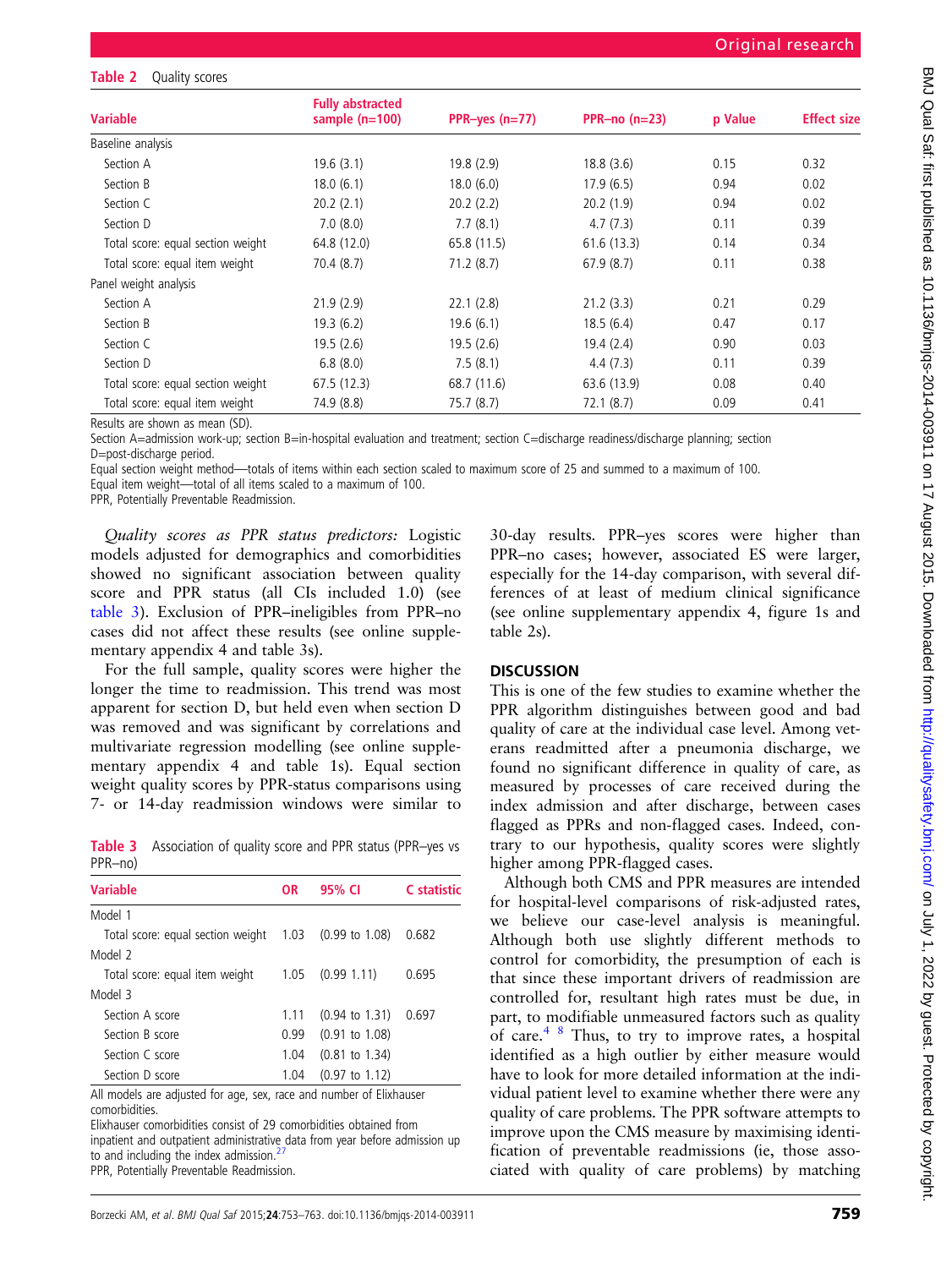clinically related admissions and readmissions.<sup>[8](#page-9-0)</sup> Despite this refinement, our findings suggest that the PPRs are no better than CMS measures in ascertaining which cases are preventable.

Consistent with existing studies, a large proportion of our readmissions were clinically related based on admission and readmission administrative codes and therefore flagged as PPRs  $(77%)$ .<sup>30–[32](#page-9-0)</sup> Estimated preventable readmission rates from other chart review studies are generally much lower than observed rates obtained using the PPRs (5–79%, with a median of only 2[7](#page-9-0)%).<sup>7</sup> Jackson *et al*<sup>[32](#page-9-0)</sup> recently compared potential preventability of readmission as assessed by clinical judgement based on triangulating results from EMR review and interviews with treating providers and a subset of patients and their caregivers, with the PPRs.<sup>[33](#page-9-0)</sup> They identified 47% of readmissions as potentially preventable, versus 78% by the PPRs.<sup>[32](#page-9-0)</sup> They concluded that agreement between methods was insufficient to supplant manual review.<sup>[32](#page-9-0)</sup> Others have also reported concerns about the ability of PPRs to appropriately flag readmissions that are truly preventable when examined at the individual case level. $34$ 

We intentionally measured quality of care using detailed explicit process of care information to improve the reliability and generalisability of findings and focus on items potentially modifiable by a hospital. Notably, the previously cited Jackson et  $al^{32}$  $al^{32}$  $al^{32}$ study used implicit review to assess preventability and included relatively few in-hospital processes of care. $33$ Moreover, the extent to which some of the concerns identified might have been dealt with is unclear (eg, inadequate attention to psychological or social needs was mentioned as an important problem contributing to preventable readmission in over half of their cases).<sup>32</sup> <sup>33</sup> <sup>35</sup>

In general, process–outcome links supported by clinical trials have been harder to demonstrate in observational studies, especially with respect to readmissions. Of the few prior studies specifically examining explicit quality of inpatient care criteria and readmission risk, none included the post-discharge period.[22](#page-9-0) 36–[38](#page-10-0) Further, the strongest associations have been found by aggregating individual processes of care into a single score or multiple scores representing different stages of the hospital stay rather than using individual process measures and also when examining data at the patient, rather than hospital, level. $2237$  $2237$ 

Studies examining processes of care and readmissions of patients with pneumonia are scarce, with most focusing on few criteria. Weissman *et al*<sup>[37](#page-10-0)</sup> used a case–control design to examine the association between PPRs, defined as 'related adverse readmissions' based on clinician panel assessments of paired readmission diagnoses and readmission periods, and index hospitalisation quality of care for patients with pneumonia and HF. As in our study, charts were abstracted for several process criteria, including those

related to the admission history, treatment/evaluation during the stay, and discharge readiness/stability. As we found, overall explicit quality scores in patients with pneumonia and related adverse readmissions were similar to those of other readmitted patients with pneumonia, but significantly lower than for non-readmitted patients.<sup>[37](#page-10-0)</sup> Notably, the observed association was strongest for discharge stability measures.

Other studies of pneumonia have assessed a limited number of process criteria, with relatively few examining the association with readmissions. Dean et  $al^{39}$  $al^{39}$  $al^{39}$ examined initial antibiotic choice at the hospital level, while Halm *et al*<sup>[40](#page-10-0)</sup> investigated measures of clinical stability at discharge at the patient level. Both examined the association with 30-day readmission and mortality. The former found a non-significant readmission decrease and a significant mortality decrease in hospitals that implemented a specific pneumonia antibiotic guideline[.39](#page-10-0) The latter found that having specific markers of clinical instability at discharge significantly increased the risk of both readmissions and death, with the risk increasing with the number of markers present. $40$ 

Ours is among the first studies to examine the PPRs using detailed discharge-level EMR abstracted processes of care and go beyond the inpatient period to examine post-discharge processes. Further study strengths include use of the VA EMR, allowing access to VA-wide care information and performance of multiple sensitivity analyses, which showed consistent findings. Additionally, our preliminary findings in cohorts of patients with acute myocardial infarction and HF have been similar.<sup>[41](#page-10-0)</sup>

However, our study had a few limitations. (1) Our sample size might have been too small to show statistical significance. To deal with this, we calculated ES which are independent of sample size; the higherquality scores among PPR-flagged cases represented an ES midway between small and medium, but in the opposite direction than expected.<sup>[18](#page-9-0)</sup> (Therefore, if our sample were larger, we might find that quality scores were significantly higher in PPR–yes cases but the ES should remain unchanged.) (2) We dropped certain criteria that were difficult to find and not clearly linked to hospitalisation or readmission (eg, whether an influenza vaccine was given). $42$  (3) We do not know whether low 'post-discharge' scores resulted from absence of VA care or poor EMR documentation of actual care received, although only 36% of patients had a follow-up visit to a VA provider. (4) We lacked non-VA EMR post-discharge care information. However, for both items 3 and 4, excluding post-discharge care did not change the findings. (5) Despite using a well-established consensus method to develop explicit criteria, the reproducibility of criteria selected and associated weights may vary by clinical panel. $43$  (6) We did not specifically abstract process information related to prevention or management of potential complications of care (eg,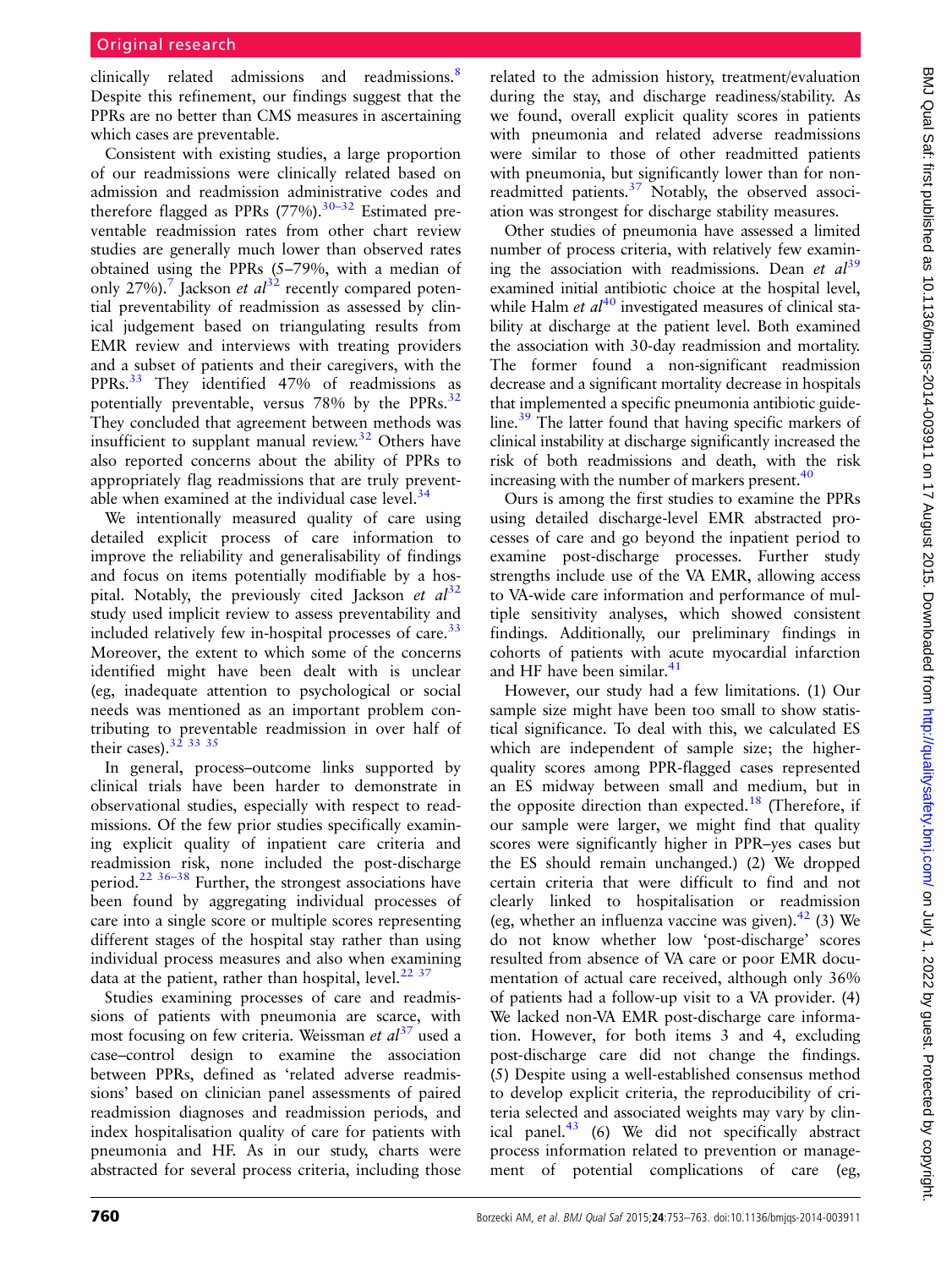<span id="page-8-0"></span>antibiotic-related increases in international normalised ratio in patients receiving warfarin) or management of active comorbidities (eg, diabetes).

Conceptually, the PPRs represent an attractive alternative to an administrative all-cause readmission measure such as CMS or a preventability measure based on chart review. The latter would be exceedingly resource intensive and thus impracticable for large-scale implementation. However, the problems discussed above illustrate the difficulty in using administrative data-based readmission measures, such as the PPRs, to produce information that hospitals can use to reduce readmissions. These problems would exist regardless of whether one used a measure based on ICD-9 codes as in the USA, or one based on ICD-10 codes, which are used in most other countries. Reasons for readmissions are myriad with many, such as socioeconomic factors, being difficult to modify by the hospital. $35 \frac{44}{3}$  Similarly, there may be problems in using the EMR to determine potential preventability.

Lack of EMR documentation of care, such as that delivered in the post-discharge period, is concerning. Certain processes, such as those related to patient–provider communication, may be difficult to document accurately, requiring other data collection methods such as direct observation. Nevertheless, it is important that providers are aware of the need to document all aspects of care as far as possible. Reaching out to providers, coders, and hospital senior leadership may be a necessary step in accomplishing this.

From a hospital perspective it would also be useful to be able to predict preventable readmissions in order to prevent them. At the individual readmission level, PPRs produce a categorical outcome (yes, no or ineligible). Whether the PPRs could be used to provide a probabilistic likelihood for readmission, or recalibrated/modified to identify readmissions that have a higher likelihood of being preventable, requires further investigation.

# **CONCLUSIONS**

PPR categorisation did not reflect expected differences in quality of care received during the index admission or post-discharge period among readmitted cases. Although the PPRs represent an important step towards developing a fairer measure for hospital reimbursements than all-cause readmissions, our findings did not support their use at the individual case level. Future studies should examine whether the PPRs better discriminate quality if other data collection methods are used to capture poorly documented potentially relevant processes, or if cases are sampled from hospitals with higher and lower than expected PPR rates.

## Author affiliations

<sup>1</sup>Center for Healthcare Organization and Implementation Research, Bedford VAMC Campus, Bedford, Massachusetts, USA

<sup>2</sup>Department of Health Policy and Management, Boston University School of Public Health, Boston, Massachusetts, USA <sup>3</sup>Department of Medicine, Boston University School of Medicine, Boston, Massachusetts, USA

4 Center for Healthcare Organization and Implementation Research, Boston VA Campus, Boston, Massachusetts, USA 5 School of Management, Boston University, Boston, Massachusetts, USA

6 Department of Surgery, Boston University School of Medicine, Boston, Massachusetts, USA

7 Department of Infectious Disease, VA Boston Healthcare System, Boston, Massachusetts, USA <sup>8</sup>Department of Medicine, Harvard University School of

Medicine, Boston, Massachusetts, USA

Acknowledgements We would like to acknowledge the following individuals who assisted with this project: Carol Ashton, MD, MPH who served as a project consultant; Morris Weinberger, PhD, for assistance with study conception; Deepak Bhatt, MD, MPH and Anand Kartha, MD for assistance with development of clinical criteria; Kathleen Hickson, RN, PhD and Sally MacDonald, RN for assistance with development of the abstraction instrument and associated guidelines, as well as data abstraction and cleaning; Bill O'Brien, MS for programming assistance; Kathleen Ryan, RN, MPH for project management and assistance with literature review, Marshall Goff, BA, for assistance with graphics, and 3M Health Information Systems for giving us the PPR software. We would also like to thank our expert panel members for assistance with refining our clinical criteria: Suzanne Bradley, MD; John Downs, MD; Graeme Fincke, MD; Eric Garshick, MD, MPH; Peter Kaboli, MD, MS; Joel Karlinsky, MD, MBA; Valerie Lawrence, MD; Marcos Restrepo, MD, MSC; David Thornton, MD, MS; Jeffery Whittle, MD, MPH.

Contributors Study conception and design: AMB, JR, AH, AK. Acquisition of data: AMB, QC, HJM. Analysis and interpretation of data: AMB, QC, JR, HJM, MS, KG, JS, AK. All authors were involved in drafting or critical revision of the manuscript, gave final approval of the version to be published, and agree to be accountable for all aspects of the work.

Funding This work was funded by the US Department of Veterans Affairs Health Service Research and Development Service, grant No IIR 09-039.

Competing interests None declared.

Ethics approval The Boston VA and Bedford VA institutional review boards.

Provenance and peer review Not commissioned; externally peer reviewed.

Data sharing statement Scores for individual items and results of additional sensitivity analysis mentioned in the paper but not reported (individual item numerator/denominator modifications or deletion if low achievement rates) may be available to any interested parties by sending a request to the corresponding author.

# **REFERENCES**

- 1 Centers for Medicare & Medicaid Services (CMS). Medicare. gov: Hospital Compare. [http://www.medicare.gov/](http://www.medicare.gov/hospitalcompare/?AspxAutoDetectCookieSupport=1) [hospitalcompare/?AspxAutoDetectCookieSupport=1](http://www.medicare.gov/hospitalcompare/?AspxAutoDetectCookieSupport=1) (accessed 1 June 2014).
- 2 Centers for Medicare & Medicaid Services. Readmissions Reduction Program. [http://www.cms.gov/Medicare/](http://www.cms.gov/Medicare/Medicare-Fee-for-Service-Payment/AcuteInpatientPPS/Readmissions-Reduction-Program.html) [Medicare-Fee-for-Service-Payment/AcuteInpatientPPS/](http://www.cms.gov/Medicare/Medicare-Fee-for-Service-Payment/AcuteInpatientPPS/Readmissions-Reduction-Program.html) [Readmissions-Reduction-Program.html](http://www.cms.gov/Medicare/Medicare-Fee-for-Service-Payment/AcuteInpatientPPS/Readmissions-Reduction-Program.html) (accessed 30 May 2014).
- 3 MedPac (Medicare Payment Advisory Commission). Report to the Congress: Promoting Greater Efficiency in Medicare. Washington DC: Medicare Payment Advisory Commission, June 2007. [http://www.medpac.gov/documents/jun07\\_](http://www.medpac.gov/documents/jun07_entirereport.pdf) [entirereport.pdf](http://www.medpac.gov/documents/jun07_entirereport.pdf) (accessed 30 May 2014).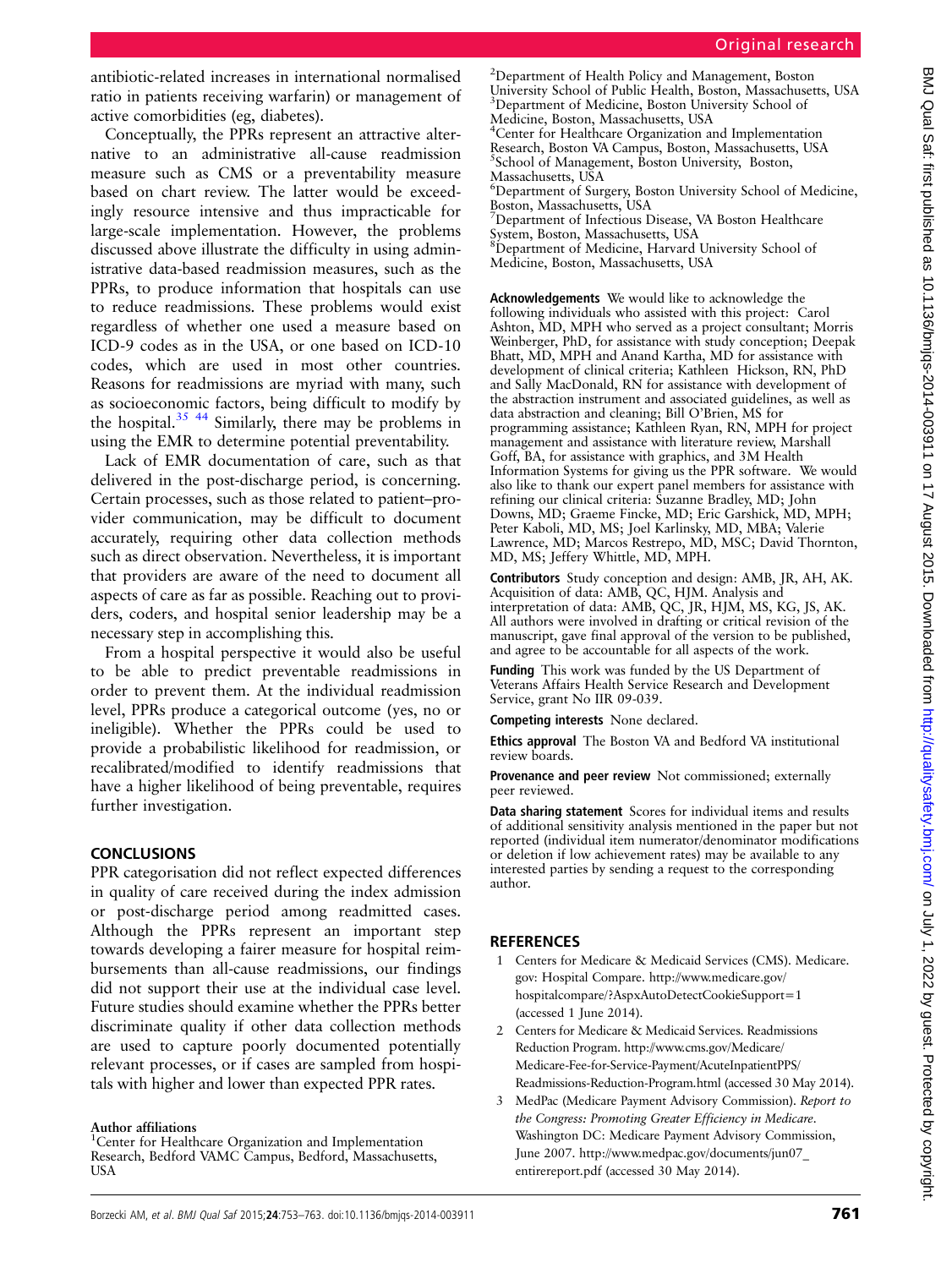# <span id="page-9-0"></span>Original research

- 4 Krumholz HM, Normand ST, Keenan PS, et al. Hospital 30-Day Pneumonia Readmission Measure: Methodology. Submitted by: Yale University/Yale-New Haven Hospital Center for Outcomes Research and Evaluation. Prepared for: Centers for Medicaid and Medicare; 9 June 2008. [http://www.qualitynet.org/dcs/](http://www.qualitynet.org/dcs/ContentServer?cid=1219069855841&pagename=QnetPublic%2FPage%2FQnetTier4&c=Page) [ContentServer?cid=1219069855841&pagename=QnetPublic](http://www.qualitynet.org/dcs/ContentServer?cid=1219069855841&pagename=QnetPublic%2FPage%2FQnetTier4&c=Page) [%2FPage%2FQnetTier4&c=Page](http://www.qualitynet.org/dcs/ContentServer?cid=1219069855841&pagename=QnetPublic%2FPage%2FQnetTier4&c=Page) (accessed 1 Jul 2014).
- 5 Krumholz H, Normand S, Keenan P, et al. Hospital 30-Day Heart Failure Readmission Measure: Methodology. Submitted by: Yale University/Yale-New Haven Hospital Center for Outcomes Research and Evaluation; Prepared for: Centers for Medicaid and Medicare; 23 April 2008. [http://www.qualitynet.org/dcs/](http://www.qualitynet.org/dcs/ContentServer?cid=1219069855841&pagename=QnetPublic%2FPage%2FQnetTier4&c=Page) [ContentServer?cid=1219069855841&pagename=QnetPublic%](http://www.qualitynet.org/dcs/ContentServer?cid=1219069855841&pagename=QnetPublic%2FPage%2FQnetTier4&c=Page) [2FPage%2FQnetTier4&c=Page](http://www.qualitynet.org/dcs/ContentServer?cid=1219069855841&pagename=QnetPublic%2FPage%2FQnetTier4&c=Page) (accessed 1 July 2014).
- 6 Krumholz HM, Normand ST, Keenan PS, et al. Hospital 30-Day Acute Myocardial Infarction Readmission Measure: Methodology. Submitted by: Yale University/Yale-New Haven Hospital Center for Outcomes Research and Evaluation; Prepared for: Centers for Medicaid and Medicare; 9 June 2008. [http://www.qualitynet.org/dcs/](http://www.qualitynet.org/dcs/ContentServer?cid=1219069855841&pagename=QnetPublic%2FPage%2FQnetTier4&c=Page) [ContentServer?cid=1219069855841&pagename=](http://www.qualitynet.org/dcs/ContentServer?cid=1219069855841&pagename=QnetPublic%2FPage%2FQnetTier4&c=Page) [QnetPublic%2FPage%2FQnetTier4&c=Page](http://www.qualitynet.org/dcs/ContentServer?cid=1219069855841&pagename=QnetPublic%2FPage%2FQnetTier4&c=Page) (accessed 1 Jul 2014).
- 7 van Walraven C, Bennett C, Jennings A, et al. Proportion of hospital readmissions deemed avoidable: a systematic review. [CMAJ](http://dx.doi.org/10.1503/cmaj.101860) 2011;183:E391–402.
- 8 3M Health Information Systems. Potentially Preventable Readmissions Classification System: Methodology Overview; 5/08. [http://multimedia.3m.com/mws/media/531478O/](http://multimedia.3m.com/mws/media/531478O/methodology-overview-pprs-05-08.pdf) [methodology-overview-pprs-05-08.pdf](http://multimedia.3m.com/mws/media/531478O/methodology-overview-pprs-05-08.pdf) (accessed 20 March 2015).
- 9 Nordahl K. Potentially Preventable Readmissions. Presentation to MA Division of Health Care Finance and Policy; 29 April 2009. [http://www.patientcarelink.org/uploadDocs/1/Potentially](http://www.patientcarelink.org/uploadDocs/1/Potentially%20Prev%20Re-admits.pdf) [%20Prev%20Re-admits.pdf](http://www.patientcarelink.org/uploadDocs/1/Potentially%20Prev%20Re-admits.pdf) (accessed 10 January 2014).
- 10 New York State Health Regulations. Potentially Preventable Readmissions; 23 Feb 2011. [http://www.health.ny.gov/](http://www.health.ny.gov/regulations/recently_adopted/docs/2011-02-23_potentially_preventable_readmissions.pdf) regulations/recently\_adopted/docs/2011-02-23\_potentially [preventable\\_readmissions.pdf](http://www.health.ny.gov/regulations/recently_adopted/docs/2011-02-23_potentially_preventable_readmissions.pdf) (accessed 10 January 2014).
- 11 Utah Department of Health. Utah Health Status Update: Potentially Preventable Hospital Readmissions; November 2010. [http://health.utah.gov/opha/publications/hsu/10Nov\\_](http://health.utah.gov/opha/publications/hsu/10Nov_HospRE.pdf) [HospRE.pdf](http://health.utah.gov/opha/publications/hsu/10Nov_HospRE.pdf) (accessed 10 January 2014).
- 12 MedPac. Report to the Congress: Medicare and the Health Care Delivery System; June 2013. [http://www.medpac.gov/](http://www.medpac.gov/documents/Jun13_EntireReport.pdf) documents/Jun13 EntireReport.pdf (accessed 15 June 2014).
- 13 Brown SH, Lincoln MJ, Groen PJ, et al. VistA—U.S. Department of Veterans Affairs national-scale HIS. [Int J Med](http://dx.doi.org/10.1016/S1386-5056(02)00131-4) [Inform](http://dx.doi.org/10.1016/S1386-5056(02)00131-4) 2003;69:135–56.
- 14 VA Information Resource Center (VIREC). Working with VA Data. Overview/Data Sources. 2014. [http://vaww.virec.research.](http://vaww.virec.research.va.gov/Intro/Working-with-VA-Data.htm) [va.gov/Intro/Working-with-VA-Data.htm](http://vaww.virec.research.va.gov/Intro/Working-with-VA-Data.htm) (accessed 19 Oct 2014).
- 15 Veterans Health Administration. VistAWeb Overview. [http://](http://vista.med.va.gov/vistaweb/) [vista.med.va.gov/vistaweb/](http://vista.med.va.gov/vistaweb/) (accessed 20 Jun 2014).
- 16 Rosen AK, Loveland S, Shin M, et al. Examining the impact of the AHRQ Patient Safety Indicators (PSIs) on the Veterans Health Administration: the case of readmissions. [Med Care](http://dx.doi.org/10.1097/MLR.0b013e318270c0f7) 2013;51:37–44.
- 17 Norman GR, Sloan JA, Wyrwich KW. Interpretation of changes in health-related quality of life: the remarkable universality of half a standard deviation. Med Care 2003;41:582–92.
- 18 Cohen J. Statistical power analysis for the behavioral sciences. 2nd edn. Hillsdale, New Jersey: Lawrence Erlbaum Associates, 1988.
- 19 Mandell LA, Wunderink RG, Anzueto A, et al. Infectious Diseases Society of America/American Thoracic Society

consensus guidelines on the management of communityacquired pneumonia in adults. *[Clin Infect Dis](http://dx.doi.org/10.1086/511159)* 2007;44(Suppl 2): S27–72.

- 20 American Thoracic Society; Infectious Diseases Society of America. Guidelines for the management of adults with hospital-acquired, ventilator-associated and healthcare-associated pneumonia. [Am J Respir Crit Care Med](http://dx.doi.org/10.1164/rccm.200405-644ST) 2005;171:388-416.
- 21 Hospital Quality Alliance—Reporting Hospital Quality Data for Annual Payment Update. Hospital Inpatient Quality Measures (Calendar Year 2011 Discharges). http://www.fmqai. com/library/attachment-library/ITK\_april2011\_Mod1\_Measure Comparison\_CY2011\_Revised.pdf (accessed 20 March 2015).
- 22 Ashton CM, Kuykendall DH, Johnson ML, et al. The association between the quality of inpatient care and early readmission. [Ann Intern Med](http://dx.doi.org/10.7326/0003-4819-122-6-199503150-00003) 1995;122:415–21.
- 23 Ashton CM, Kuykendall DH, Johnson ML, et al. A method of developing and weighting explicit process of care criteria for quality assessment. [Med Care](http://dx.doi.org/10.1097/00005650-199408000-00001) 1994;32:755-70.
- 24 Fitch K, Bernstein S, Aguilar M, et al. The RAND/UCLA appropriateness method user's manual RAND. Santa Monica, CA: RAND, 2001. [http://www.rand.org/pubs/monograph\\_](http://www.rand.org/pubs/monograph_reports/MR1269/index.html) [reports/MR1269/index.html](http://www.rand.org/pubs/monograph_reports/MR1269/index.html) (accessed 1 June 2012).
- 25 El Solh AA, Brewer T, Okada M, et al. Indicators of recurrent hospitalization for pneumonia in the elderly. *[J Am Geriatr Soc](http://dx.doi.org/10.1111/j.1532-5415.2004.52556.x)* 2004;52:2010–15.
- 26 Fine MJ, Auble TE, Yealy DM, et al. A prediction rule to identify low-risk patients with community-acquired pneumonia. [N Engl J Med](http://dx.doi.org/10.1056/NEJM199701233360402) 1997;336:243-50.
- 27 Elixhauser A, Steiner C, Harris R, et al. Comorbidity measures for use with administrative data. [Med Care](http://dx.doi.org/10.1097/00005650-199801000-00004) 1998;36:8–27.
- 28 2011 Survey of Veteran Enrollee's Health and Reliance Upon VA: With Selected Comparison to the 1999–2010 Surveys: Department of Veterans Affairs, Veterans Health Administration Office of the Assistant Deputy Under Secretary for Health for Policy and Planning; March 2012. http://www. va.gov/HEALTHPOLICYPLANNING/SOE2011/ SoE2011\_Report.pdf (accessed 10 October 2014).
- 29 Treo Solutions. All Patient Refined DRGs (APR-DRGs) Overview. January 2013. [http://www.mnhfma.org/site/files/241/](http://www.mnhfma.org/site/files/241/116696/467273/645446/APR_DRG__Overview_January_2013.pdf) [116696/467273/645446/APR\\_DRG\\_\\_Overview\\_January\\_](http://www.mnhfma.org/site/files/241/116696/467273/645446/APR_DRG__Overview_January_2013.pdf) [2013.pdf](http://www.mnhfma.org/site/files/241/116696/467273/645446/APR_DRG__Overview_January_2013.pdf) (accessed 26 March 2014).
- 30 Mull HJ, Chen Q, O'Brien WJ, et al. Comparing 2 methods of assessing 30-day readmissions: what is the impact on hospital profiling in the veterans health administration? [Med Care](http://dx.doi.org/10.1097/MLR.0b013e31829019a4) 2013;51:589–96.
- 31 Davies S, Saynina O, Schultz E, et al. Implications of metric choice for common applications of readmission metrics. [Health](http://dx.doi.org/10.1111/1475-6773.12075) [Serv Res](http://dx.doi.org/10.1111/1475-6773.12075) 2013;48:1978–95.
- 32 Jackson AH, Fireman E, Feigenbaum P, et al. Manual and automated methods for identifying potentially preventable readmissions: a comparison in a large healthcare system. [BMC](http://dx.doi.org/10.1186/1472-6947-14-28) [Med Inform Decis Mak](http://dx.doi.org/10.1186/1472-6947-14-28) 2014;14:28.
- 33 Feigenbaum P, Neuwirth E, Trowbridge L, et al. Factors contributing to all-cause 30-day readmissions: a structured case series across 18 hospitals. [Med Care](http://dx.doi.org/10.1097/MLR.0b013e318249ce72) 2012;50:599-605.
- 34 Maryland Health Services Cost Review Commission. Maryland Hospital Preventable Readmissions Workgroup. PPR Clinical Vetting Response Document: Hospital Industry Comments and HSCRC Responses to Clinical Assignment and Exclusion Logic of the Maryland Hospital Preventable Readmissions / 3M Potentially Preventable Readmissions (PPRs); 10/22/10. [http://](http://www.hscrc.state.md.us/documents/HSCRC_Initiatives/QualityImprovement/MHPR/11–01-10/PPR_ClinicalVettingReponseDoc_2010-11-01.pdf) [www.hscrc.state.md.us/documents/HSCRC\\_Initiatives/](http://www.hscrc.state.md.us/documents/HSCRC_Initiatives/QualityImprovement/MHPR/11–01-10/PPR_ClinicalVettingReponseDoc_2010-11-01.pdf)